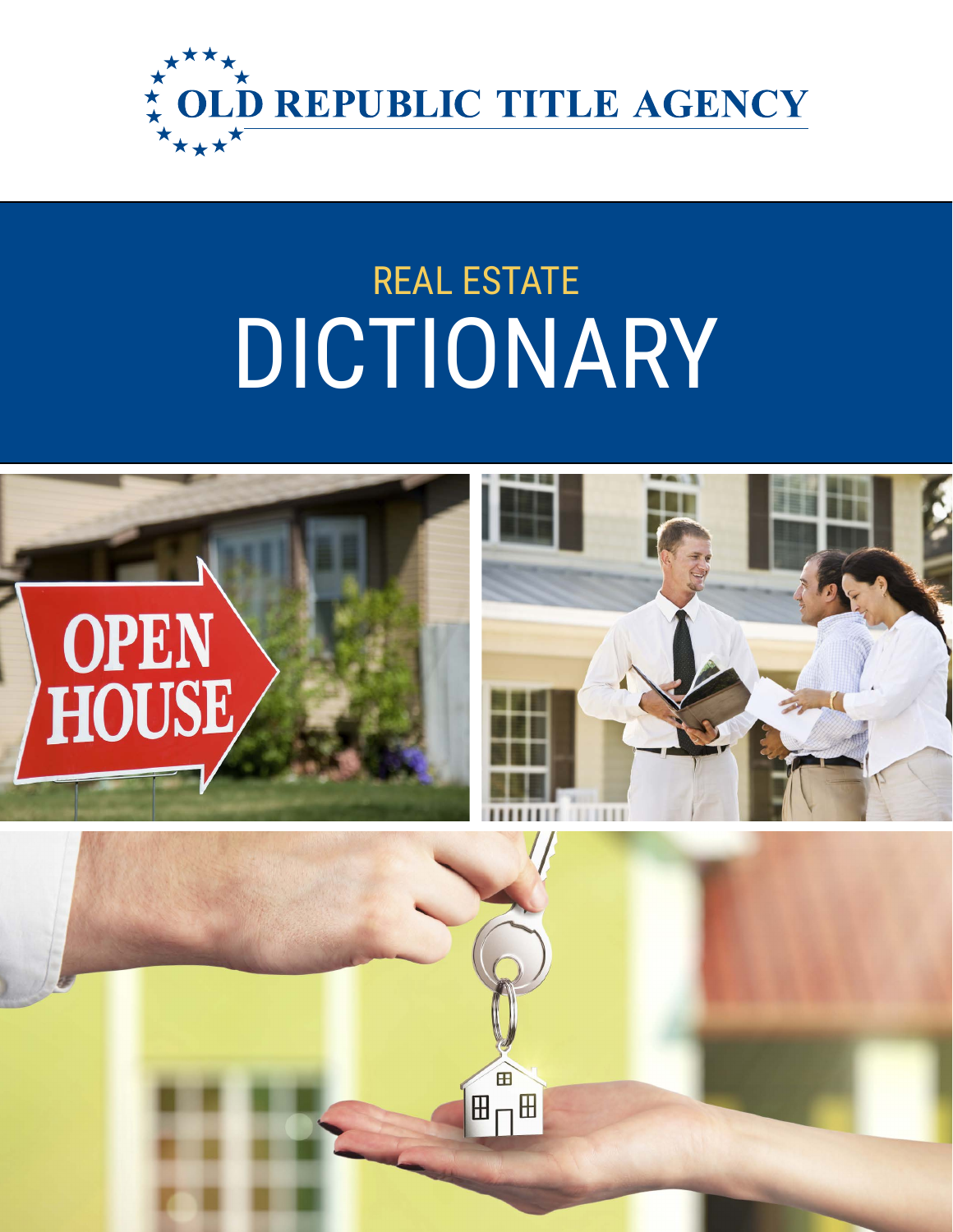Old Republic Title offers this dictionary as a reference tool for individuals and organizations in the real estate community. We hope you find useful its brief definitions of real estaterelated terminology. We welcome the opportunity to be of service to you. Old Republic Title – your single source for answers to today's title insurance questions.

![](_page_1_Picture_1.jpeg)

## **Why Old Republic Title?**

Old Republic Title has been a respected member of the American title insurance community for over 100 years. Our experienced title professionals would be pleased to answer any questions regarding title insurance or entries in this dictionary. You also may access ortc.com for a thorough overview of our capabilities.

## A

- Abstract of Title: A condensed history or summary of all transactions affecting a particular tract of land.
- Access: The legal right to enter and leave a tract of land from a public way. Can include the right to enter and leave over the land of another.
- Accretion: The slow buildup of land by natural forces such as wind or water.
- Adjustable Rate Mortgage (ARM): A residential mortgage that has an interest rate that is subject to change. The times of adjustment are agreed upon at the inception of the loan.
- Administrator: A person appointed by a probate court to settle the affairs of an individual dying without a will. The term is "administratrix" if such a person is a woman. Also see "Personal Representative."
- Adverse Possession: A claim made against the land of another by virtue of open and notorious possession of said land by the claimant.

Affidavit: A sworn statement in writing.

- Agent: A person or company that has the power to act on behalf of another or to transact business for another, e.g., a title agent under contract with Old Republic Title is an agent solely for the purpose of issuing policies of title insurance and other title insurance products.
- Air Rights: The right to ownership of everything above the physical surface of the land.
- ALTA: American Land Title Association, a national association of title insurance companies, abstractors and attorneys specializing in real property law. Its headquarters are in Washington, D.C.
- Annual Percentage Rate (APR): An expression of the percentage relationship of the total finance charges to the total amount to be financed as required under the federal Truth-in-Lending Act.
- Appraisal: A written opinion of market value based upon a factual analysis of relevant local market information.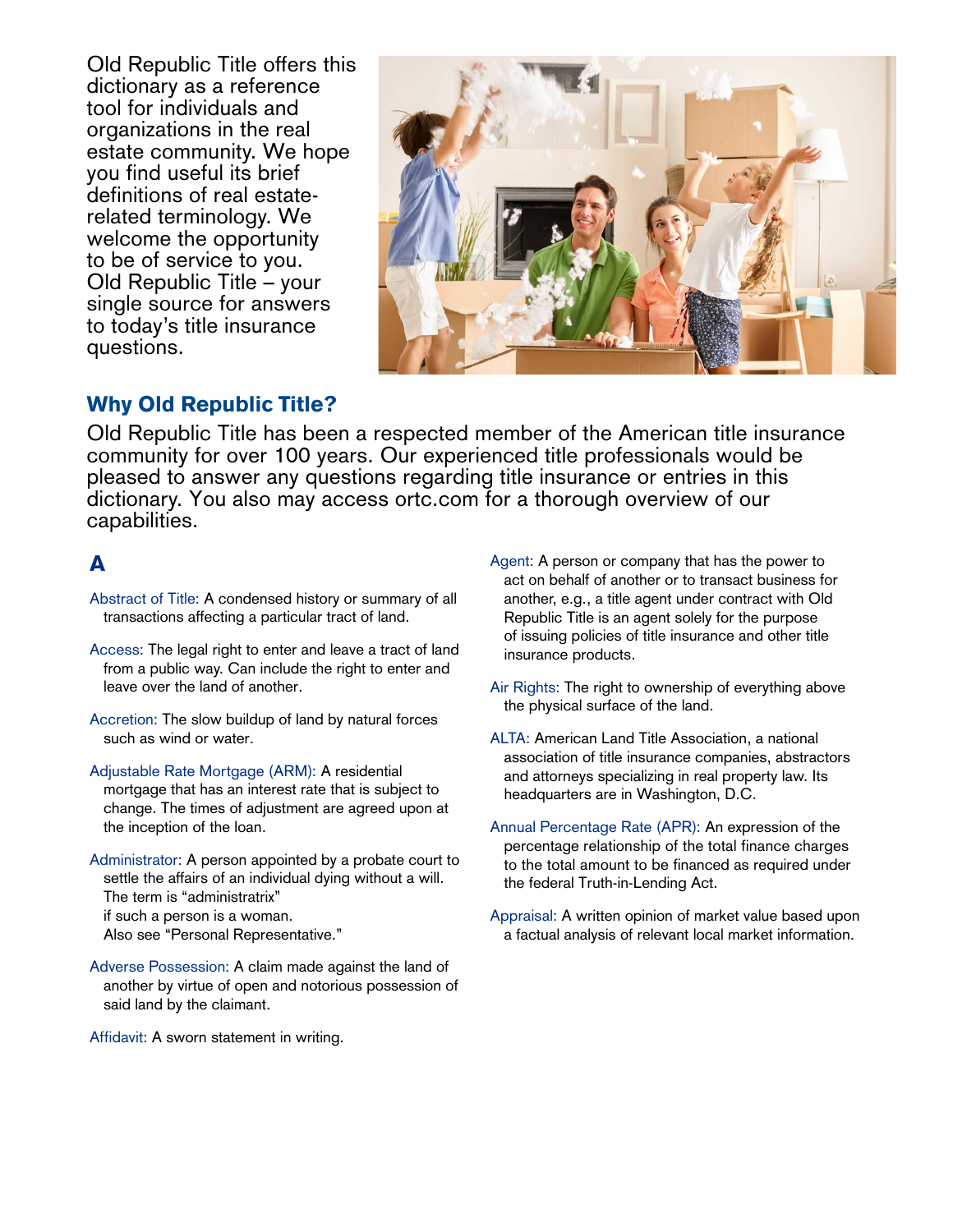## A (Continued)

Appurtenance: Anything so annexed to land or used with it that it will pass with the conveyance of the land.

ARM: Adjustable Rate Mortgage. Also see "Variable Rate Mortgage."

- Assessment: The imposition of a tax, charge or levy, usually according to established rates.
- Assessor: A public official who evaluates property for the purpose of taxation.
- Assignee: One to whom a transfer of interest is made. For example, the assignee of a mortgage or contract.
- Assignor: One who makes an assignment. For example, the assignor of a mortgage or contract.
- Assumable Mortgage: A mortgage which, by its terms, allows a new owner to take over its obligations.
- Attachment: Legal seizure of property to force payment of a debt.
- Attorney in Fact: One who holds a power of attorney from another, allowing him or her to execute legal documents such as deeds, mortgages, etc., on behalf of the grantor of the power.

#### B

- Balloon Mortgage: A mortgage that is amortized over a specific period of years, but requires a lump-sum payment in full at an earlier date.
- Bankruptcy: A federal court proceeding in which debtors may be relieved of liability for their debts after surrender of their nonexempt assets to a court-appointed trustee.
- Bureau of Land Management: The branch of government in charge of surveying and managing public land.

#### C

CC&R's: Covenants, Conditions and Restrictions. Also see "Conditions and Restrictions."

![](_page_2_Picture_16.jpeg)

- Changed Circumstance: In accordance with the TRID Rule, events which allow a creditor to revise a Loan Estimate or a Closing Disclosure include: (i) an extraordinary event beyond the control of any interested party or other unexpected event specific to the consumer or transaction; (ii) information specific to the consumer or transaction that the creditor relied upon when providing the Loan Estimate and that was inaccurate or changed after the disclosures were provided; (iii) new information specific to the consumer or transaction that the creditor did not rely on when providing the Loan Estimate; (iv) revisions requested by the consumer; (v) when the Loan Estimate expires; or (vi) on the day of the rate lock.
- Chain of Title: A term applied to the past series of transactions and documents affecting the title to a particular parcel of land.
- Cloud on Title: An irregularity, possible claim, or encumbrance which, if valid, would affect or impair the title.
- Closing: Also known as "escrow" or "settlement." The process of executing legally binding documents, such as deeds and mortgages, most commonly associated with the purchase of real estate and the borrowing of money to assist in the purchase.
- Closing Costs: Expenses for services incidental to a sale of real estate, such as sales commissions, loan fees, title fees, appraisal fees, etc.
- Closing Disclosure: The five-page Closing Disclosure, also referred to as CD, must be provided to the consumer three business days before they close on the loan. The Closing Disclosure details all of the costs associated with the mortgage transaction.
- Closing Statement: A summation, in the form of a balance sheet, made at a closing showing the amounts of debits and credits to which each party to a real estate transaction is entitled.

Clouded Title: An encumbered title.

- Coinsurance: A form of insurance underwritten by two or more title insurers sharing a single risk under separate title insurance policies in proportional amounts.
- Common Interest Community (CIC): Ownership characterized by mutual ownership of common areas, either jointly or through membership in an association, e.g., condominiums, planned unit developments and townhomes.
- Condemnation: Taking private property for public use through court proceedings. Also see "Eminent Domain."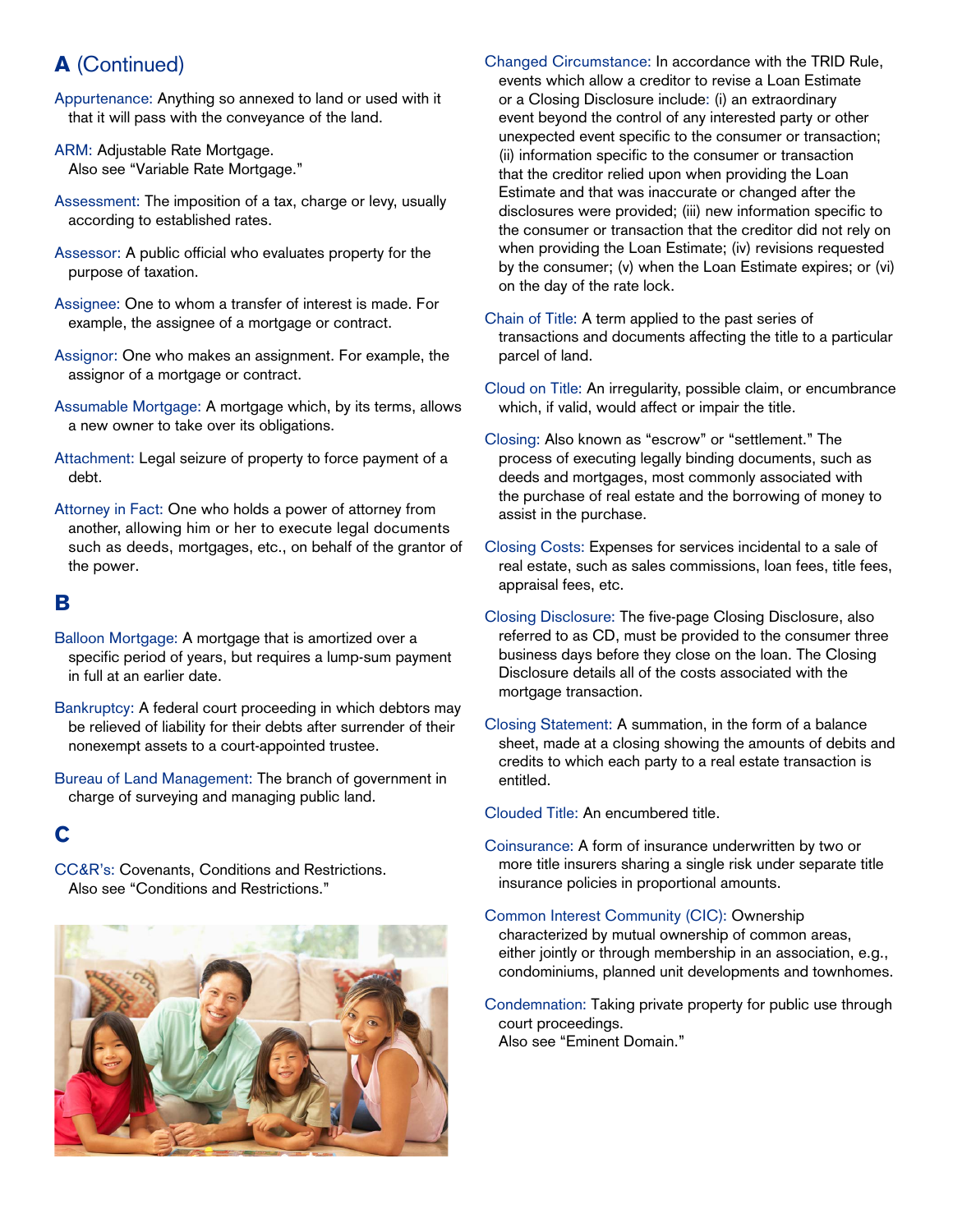## C (Continued)

- Condition or Conditions: A proviso in a deed, will or other instrument that, upon the happening or failure to happen of a certain event, limits, enlarges, changes or terminates the title of the purchaser or devisee.
- Conditions and Restrictions: Limitations placed on the use and enjoyment of land. May include penalties for failure to comply. These are found most often on condominiums and planned unit developments.
- Condominium: A system of individual fee ownership of units in a multi-unit structure, combined with joint ownership of common areas of the structure and land.
- Conservator: See "Guardian."
- Consummation: Consummation is not the same thing as closing or settlement. Consummation occurs when the consumer becomes legally obligated to the creditor on the loan, not, for example, when the consumer becomes contractually obligated to a seller on a real estate transaction.
- Consumer's Intent to Proceed: Unless a particular manner of communication is required by the creditor, a consumer indicates intent to proceed with the transaction when the consumer communicates, in any manner, that the consumer chooses to proceed after the Loan Estimate has been delivered. This may include (i) oral communication in person immediately upon delivery of the Loan Estimate; or (ii) oral communication over the phone, written communication via email, or signing a preprinted form after receipt of the Loan Estimate. A consumer's silence is not indicative of intent to proceed.
- Contract for Deed: An agreement to sell and purchase, under which title is held as security by the seller until such time as the required payments to the seller have been completed.
- Convey: The act of deeding or transferring title to another.
- Conveyance: An instrument by which title is transferred, e.g., a deed. Also the act of transferring title.
- Covenant: An agreement written into deeds and other instruments promising performance or nonperformance of certain acts, or stipulating certain uses or non-uses of the property.
- Cul-de-Sac: The terminus of a street or alley. Usually laid out by modern engineers to provide a circular turnaround for vehicles.

#### D

Deed: A written document by which the ownership of land is transferred from one person to another.

Deed of Trust: An instrument used in many states in place of a mortgage. Property is transferred to a trustee by the trustor (borrower), in favor of the beneficiary (lender) and reconveyed (satisfied) upon payment in full.

Devise: The disposition of real property by will.

Due-on-Sale Clause: Provision in a mortgage or deed of trust which requires loan to be paid in full if property is sold or transferred.

## E

- Earnest Money: Advance payment of part of the purchase price to bind a contract for property.
- Easement: An interest in land owned by another that entitles its holder to a specific limited use, such as laying a sewer, putting up electric power lines or crossing the property. Also see "Right of Way."
- Egress: The right to leave a tract of land.
- Eminent Domain: The power of the state to take private property for public use upon payment of just compensation.
- Encroachment: A trespass or intrusion onto another's property, usually by a structure, wall or fence.
- Encryption: The conversion of data into a form that cannot be easily understood by unauthorized people. The process of encoding a message so that it can be read only by the sender and the intended recipient. Encryption is the most effective way to achieve data security.
- Encumber: To burden a parcel of land with a lien or charge.
- Encumbrance: A lien, liability or charge upon a parcel of land, e.g. a mortgage or easement.
- Escheat: A reversion of property to the state in those cases where an individual dies without heirs or devisees, and, in some states, without a will.
- Escrow: A procedure whereby a disinterested third party handles legal documents and funds on behalf of a seller and buyer, and delivers them upon performance by the parties.
- Estate: A person's possessions. The extent of a person's interest in real property.
- Examination of Title: The investigation and interpretation of the record title to real property based on the title search or abstract.
- Exception: In legal descriptions, that portion of land to be deleted or excluded. The term often is used in a different sense to mean an encumbrance on title, excluded from coverage in a title insurance policy.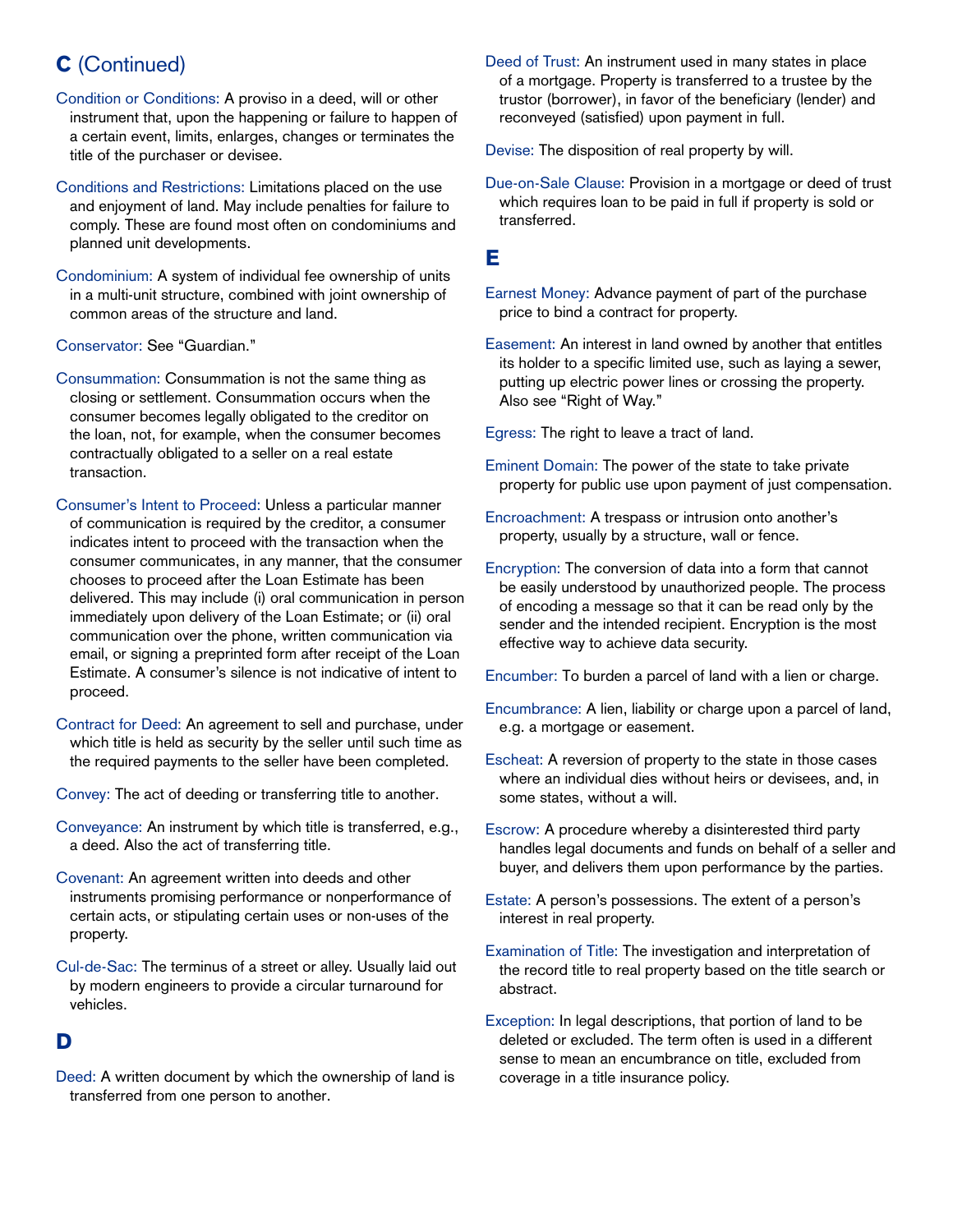## E (Continued)

Executor: A person appointed by the probate court to carry out the terms of a will. The term is "executrix" if that person is a woman.

Also see "Personal Representative."

#### F

- Fannie Mae: Federal National Mortgage Association (also FNMA) is a private corporation, federally chartered to provide financial products and services that increase the availability and affordability of housing by purchasing mortgage loans.
- Fee Simple Estate: The greatest possible estate in land where the title is held completely and without any limitations or conditions. Sometimes designated simply as "Fee."
- Financing Statement: A document filed with the Register of Deeds or Secretary of State to give notice that a creditor (lender) has or may have a security interest in the personal property of the debtor (borrower).
- Fixed Rate Mortgage: A mortgage on which the same rate of interest is charged for the life of the mortgage.
- Fixtures: Any item of property so attached to real property that it becomes a part of the real property.
- Flood Certification: A common term for a Federal Emergency Management Agency (FEMA) Standard Flood Hazard Determination Form (SFHDF). This determines whether land or a building is located within a Special Flood Hazard Area for purposes of flood insurance requirements under the National Flood Insurance Program.
- Forfeiture of Title: Provision in a deed creating a condition which will cause title to be passed to another, should certain circumstances occur.
- Freddie Mac: Federal Home Loan Mortgage Corporation (also FHLMC) is a stockholder-owned corporation chartered by Congress that purchases mortgage loans.

## G

Ginnie Mae: Government National Mortgage Association (also GNMA) is a wholly owned United States corporation that guarantees privately issued securities backed by pools of mortgages insured by FHA (Federal Housing Administration), FMHA (Farmers Home Administration) or VA (Veterans Administration).

- Graduated Payment Mortgage: A loan in which monthly payments are relatively small in the beginning and gradually increase in dollar amount over the life of the mortgage.
- Grantee: A person who acquires an interest in land by deed, grant or other written instrument.
- Grantor: A person, who, by a written instrument, transfers to another an interest in land.
- Guardian: One appointed by the court to administer the affairs of an individual not capable of administering his or her own affairs.

#### H

- Harbor Line: An arbitrary line set by authorities on navigable rivers, beyond which wharves and other structures may not be built. Also designated as line of navigation.
- Hazard Insurance: Insurance protecting a property owner against loss, such as: fire, windstorm, lightning, hail, explosion, riot, smoke, property damage, flood or mudslide. It is usually purchased as part of the Homeowner's Insurance Policy.
- Heir: One who might inherit or succeed to an interest in land of an individual who dies without leaving a will (intestate).
- Home Equity Conversion Mortgage: A reverse or reverse annuity mortgage in which HUD, through FHA, guarantees that the borrower will receive monthly payments from the insurer (FHA), in the event the lender is unable to make payments to the borrower.
- Home Equity Line of Credit (HELOC): A loan in which the lender agrees to lend a maximum amount within an agreed period (called a term), where the collateral is the borrower's equity in his/her house.
- Homeowners Insurance: Insurance protection paying benefits for damage to improved real property or possessions in the home. Also provides liability coverage against accidents in the home or on the property.
- HUD-1: The HUD-1 is a type of settlement statement which, prior to the TILA-RESPA Integrated Disclosure (TRID) Rule, was required for use with all federally related mortgage loans. It has been supplanted by the "Closing Disclosure" as a required form, but the HUD-1 will continue to be used for reverse mortgage and HELOC transactions. In addition, it may remain in use for some transactions that do not involve federally related mortgage loans since it functions well as a balance sheet of the settlement.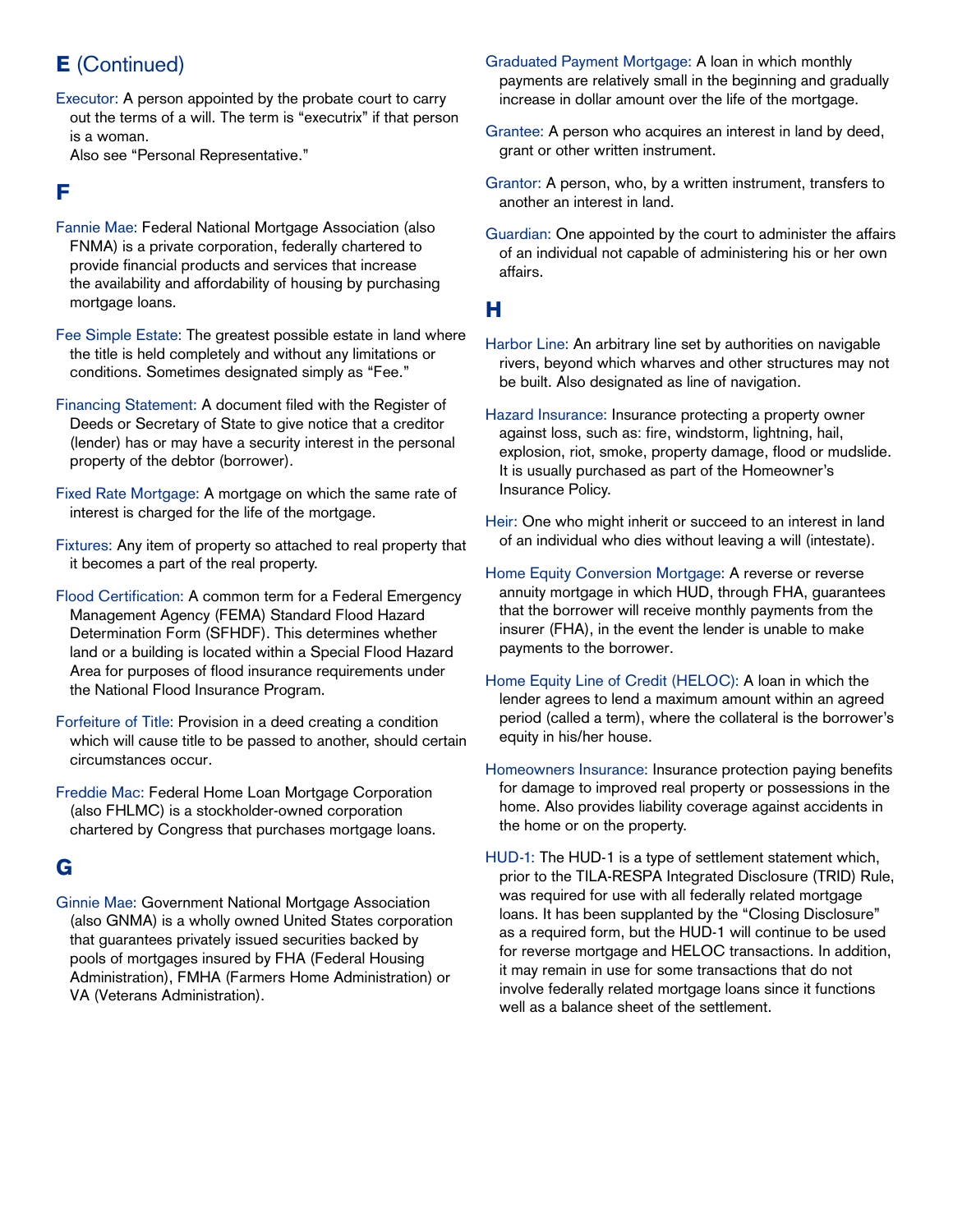- I
- Improvements: Those additions to raw land tending to increase value, such as buildings, streets, sewer, etc.
- Indemnify: To make payment for a loss or to hold another harmless from loss.
- Ingress: The right to enter a tract of land.
- Insurance: A contract of indemnity against specified perils.
- Interim Financing: Temporary or short-term loans. Often used with new construction. Usually replaced with permanent long-term financing.
- Intestate: Designates the estate or condition of failing to leave a will at death. "To die intestate."

#### J

- Joint Tenancy: An estate where two or more persons hold real estate jointly for life, the survivors to take the entire interest on the death of one of the joint tenants.
- Judgment: A decree of a court. In practice, this is the lien or charge upon the land of a debtor resulting from the court's award of money to a creditor. Also see "Judgment Lien."
- Judgment Docket: The record book of a County Clerk, where a judgment is entered in order that it may become a lien upon the property of the debtor.
- Judgment Lien: The charge upon the land of a debtor resulting from the decree of a court properly entered into the judgment docket.

#### L

Land Contract: See "Contract for Deed."

- Lease: A grant of the use of land for a term of years in consideration of the payment of a monthly or annual rental.
- Lender's Policy: A form of title insurance policy which insures the validity, enforceability and priority of a lender's lien. This policy does not provide protection for the owner.

Lessee: One who takes land under a lease.

Lessor: One who grants land under a lease.

Lien: A hold, claim or charge allowed a creditor upon the land of a debtor. Some examples are mortgage liens, judgment liens and mechanics' liens.

Life Estate: A grant or reservation of the right of use, occupancy and ownership for the life of an individual.

- Lis Pendens: A notice recorded in the official records of a county to indicate that a suit is pending affecting title to the land in the jurisdiction where the notice is recorded.
- Loan Estimate: A three-page Loan Estimate (also called LE) must be provided to the consumer no later than three business days after they submit a loan application for most mortgages. The Loan Estimate provides information about key features, costs and risks of the mortgage loan for which the consumer is applying.

Loan Policy: See "Lender's Policy."

- Loss Payable Clause: A clause in a contract of insurance which says any loss will be paid to two or more parties as their interest may appear. Usually the owner and the mortgage lender.
- Lot: A part of a subdivision or block having fixed boundaries ascertainable by reference to a plat or survey.

## M

- Marketable Title: A good title about which there is not fair or reasonable doubt.
- Mechanic's Lien: A lien allowed by statute to contractors, laborers and material suppliers on buildings or other structures upon which work has been performed or materials supplied.
- Metes and Bounds: A description of land by courses and distances.
- Mortgage: An instrument used to encumber land as security for a debt.
- Mortgage Banker: A specialized lending institution that lends money solely with respect to real estate and secures its loans with mortgages on the real estate.
- Mortgage Broker: A person or company that buys and sells mortgages for another on commission or who arranges for and negotiates mortgage contracts.
- Mortgage Insurance: Insurance protecting against the nonpayment of, or default on, an individual mortgage or loan involved in a residential mortgage transaction. It protects the mortgage lender against loss incurred by a reason of nonpayment or mortgage default.

Mortgagee: The mortgage lender.

Mortgagee's Policy: See "Lender's Policy."

Mortgagor: The mortgage borrower.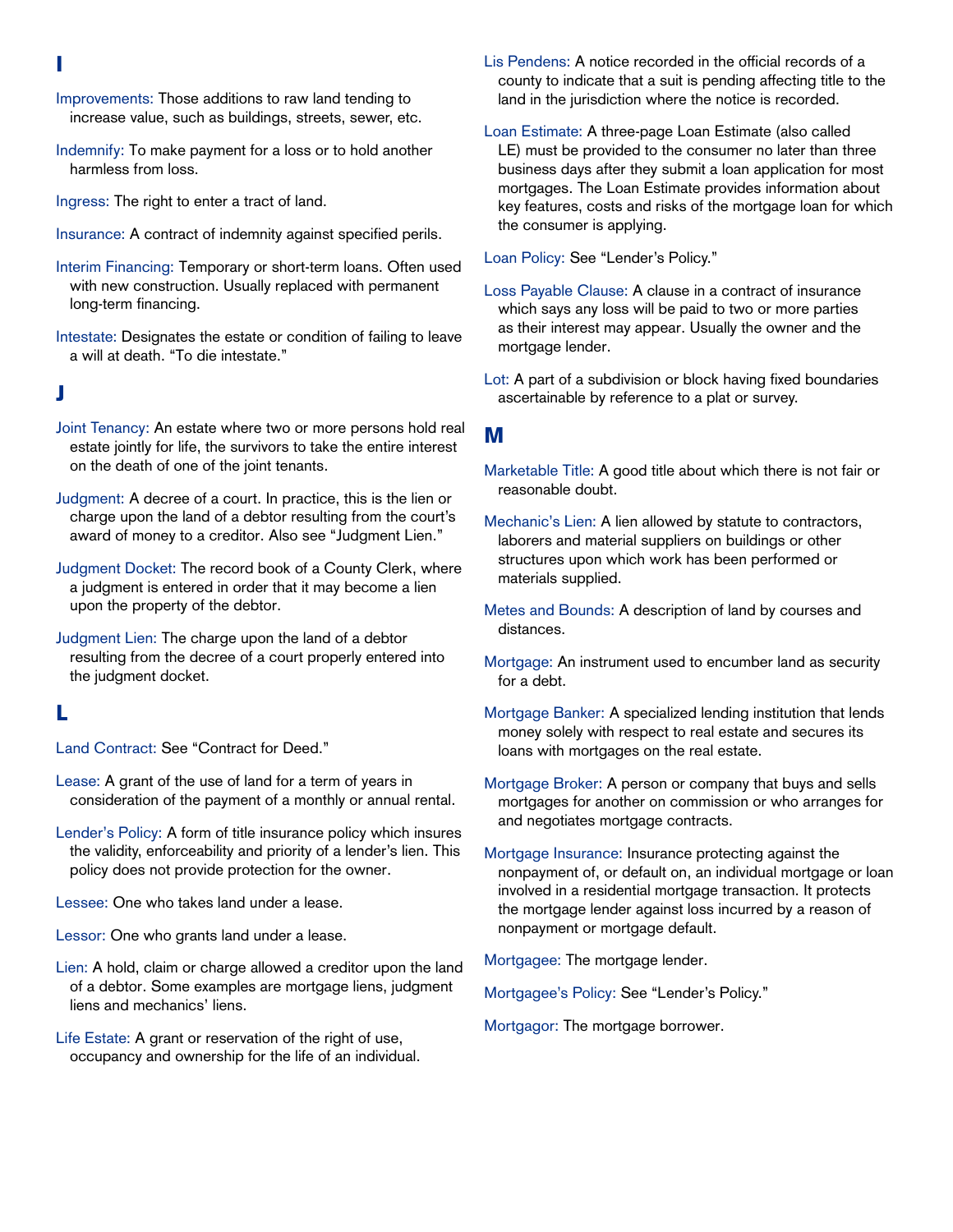#### Non-Public Personal Information (NPPI or NPI): Means

''personally identifiable financial information'' that is (i) provided by a consumer to a financial institution, (ii) about a consumer resulting from a transaction or service performed for the consumer, or (iii) otherwise obtained by the financial institution. Personally identifiable financial information includes any information obtained by a financial institution in connection with its provision of a ''financial product or service,'' even if the information is not typically considered financial in nature.

Notary: One authorized to take acknowledgments.

Note: The instrument evidencing the indebtedness. A note is usually secured by a security instrument such as a mortgage or deed of trust.

#### O

- Origination Fee: The administrative fee charged by the lender to prepare loan documents, run credit checks, inspect and sometimes appraise a property, usually computed as a percentage of the face value of the loan.
- Owner's Policy: A policy of title insurance, which insures a named owner against loss by reason of defects, liens and encumbrances not excepted to in the policy or unmarketability of the title. The company also agrees to defend covered claims made against the title.
- Ownership: The right to possess and use property to the exclusion of others.

## P

- Patent: A document or grant by which the federal or state government originally transferred title to public land to an individual. The first in the series of transfers by which title comes down to present owners.
- Personal Representative: A person appointed by the probate court to administer a decedent's estate. Also see "Executor" or "Administrator."
- Plat or Plot: A map representing a piece of land subdivided into lots with streets shown thereon.
- P.M.I.: Private Mortgage Insurance. An insurance contract which insures that the named lender will recover a specific percentage of the loan amount from the insurer in the event the loan goes bad.

Points: A one-time special fee or extra charge paid to a lender in order to secure a loan. Expressed as a percentage of face amount of mortgage.

Policy: See Title Insurance Policy.

Policyowner: The insured on a title insurance policy.

- Power of Attorney: An instrument authorizing another to act on one's behalf in legal matters.
- Power of Sale: A clause in a will, mortgage, deed of trust or trust agreement authorizing the sale or transfer of land in accordance with the terms of the clause.
- Pre-Settlement Inspections: See "Walk Through."
- Prepayment Penalty: A clause in a mortgage or loan contract that says if the mortgage is prepaid within a certain time period, a penalty will be assessed. The penalty can be based on percentage of the remaining mortgage balance or some other calculation as described in the clause.
- Premium Tax: A tax imposed on all premiums from the business of title insurance. Only applies in some states.
- Privacy Rule: The GRAMM-LEACH-BLILEY ACT requires financial institutions (which includes title insurance companies) to give notice to all of their "customers" about their privacy practices. The Privacy Policy is a "clear and conspicuous" written notice describing their privacy policies and practices.
- Prorate: To allocate between seller and buyer their proportionate share of an obligation paid or due. For example, a proration of real property taxes or fire insurance premiums.

## Q

Quiet Title: An action in a proper court to remove record defects or possible claims of other parties named in the action.

## R

- Range: A part of the government survey, being a strip of land six miles in width, and numbered east or west of the principal meridian.
- Real Property: Land, together with fixtures, improvements and appurtenances.

![](_page_6_Picture_29.jpeg)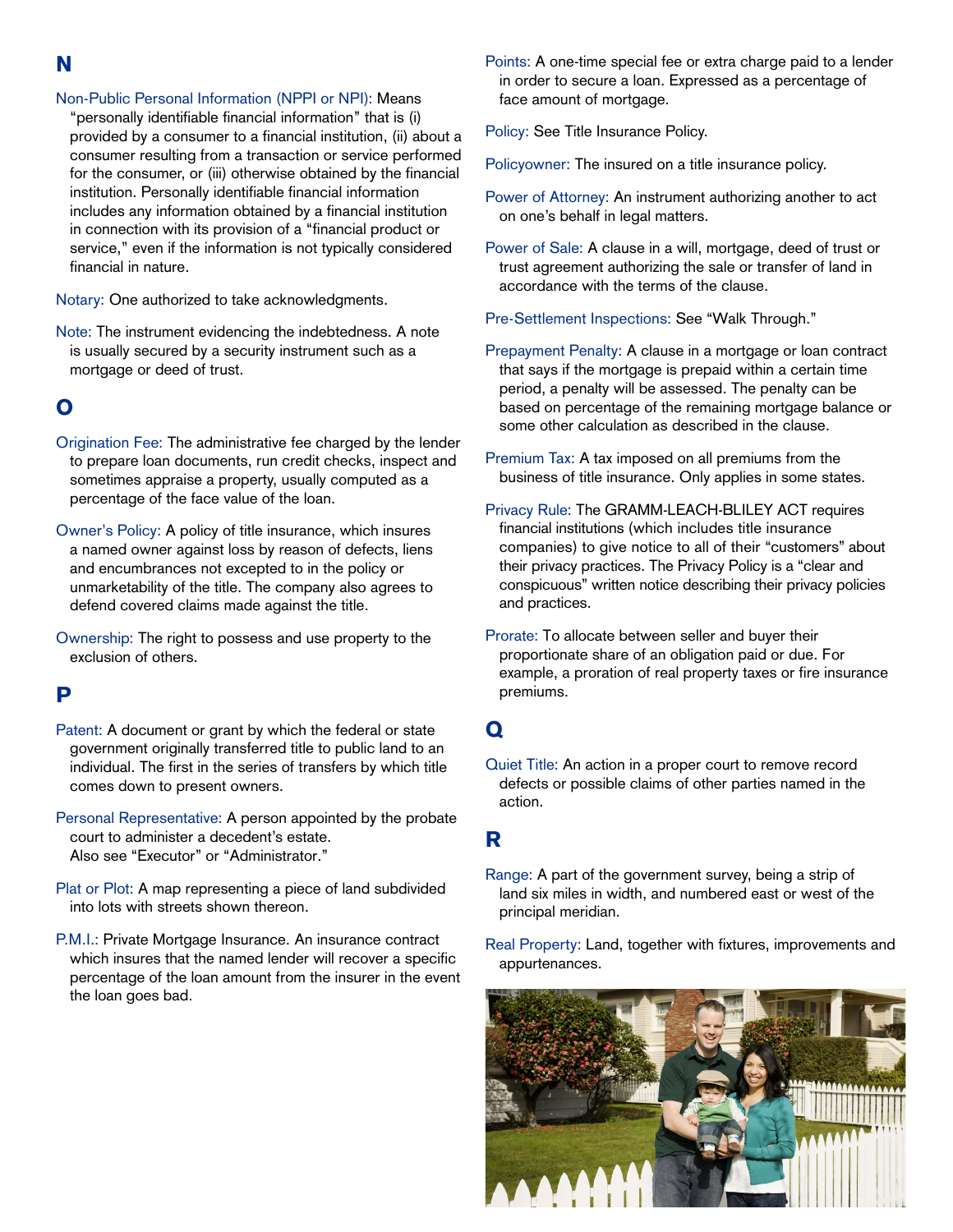## R (Continued)

REALTOR®: A federally registered collective membership mark which identifies a real estate professional who is a member of the National Association of REALTORS® and subscribes to its strict Code of Ethics.

Realty: A brief term for real property.

- Redeem: Literally "to buy back." The act of buying back land after a mortgage foreclosure, tax foreclosure, or other execution sale.
- Redisclosure: For covered transaction under the TILA-RESPA Integrated Disclosure (TRID) Rule and under very specific circumstances, the Loan Estimate and/or the Closing Disclosure may be revised and delivered to the consumer.

Registered Land: See "Torrens Title."

- Reinsurance: To insure again by transferring to another insurance company all or part of an assumed liability, thus spreading the loss risk any one company has to carry.
- Reverse or Reverse Annuity Mortgage: A mortgage for which the borrower pledges home equity in return for regular (monthly) payments, rather than a lump sum distribution of loan proceeds. Repayment is usually not required until the home is sold or the borrower's estate is settled, provided the borrower continues to live in the home and keeps current all taxes and insurance. Also see "Home Equity Conversion Mortgage."
- Right of Way: The right which one has to pass across the land of another. An easement.
- Riparian: Rights to use of waterways in adjoining lakes or rivers.

#### S

- Second Mortgage: A second loan on real estate that already has a mortgage. It is subordinate to the first mortgage.
- Section or Section of Land: A parcel of land comprising approximately one square mile or 640 acres.
- Set Back Lines: Those lines which delineate the required distances for the location of structures in relation to the perimeter of the property.
- Sub-Surface Right: The right of ownership to things lying beneath the physical surface of the property.
- Survey: The process of measuring land to determine its size, location and physical description, and the resulting drawing or map.
- Tax Lien: A lien for real property taxes. Attaches only to the property upon which the taxes are due in most jurisdictions. It may be foreclosed for nonpayment.
- Tenancy by the Entirety: Ownership by married persons. Each owns the entire estate, with the survivor taking the whole upon the other's death.
- Tenancy in Common: An estate or interest in land held by two or more persons, each having equal rights of possession and enjoyment, but without any right of succession by survivorship between the owners.
- Tenant: Any person occupying real property with the owner's permission.
- Testament: Another term for a will. Commonly referred to as "last will and testament."
- Testate: The state or condition of leaving a will at death. "To die testate."
- Testator: A man who makes or has made a testament or will.
- Testatrix: A woman who makes or has made a testament or will.
- Three-Day Review Period: For covered transactions under the TILA-RESPA Integrated Disclosure (TRID) Rule the creditor is generally required to ensure that the consumer (borrower) receives the Closing Disclosure no later than three business days prior to the consummation of the loan.
- Title: (i) ownership of real property, which stands against the right of anyone else to claim the property; (ii) the evidence of right which a person has to the ownership and possession of land.
- Title Agent: See "Agent."
- Title Defect: Any legal right held by others to claim property or to make demands upon the owner.
- Title Commitment: A report issued by a title insurance company or its agent, committing the title insurance company to issue the form of policy designated in the commitment upon compliance with and satisfaction of requirements set forth in the commitment.
- Title Examination: To peruse and study the instruments in a chain of title and to determine their effect and condition in order to reach a conclusion as to the status of the title.
- Title Insurance Underwriter: An insurance company that issues insurance policies either to the public or to another insurer.

## T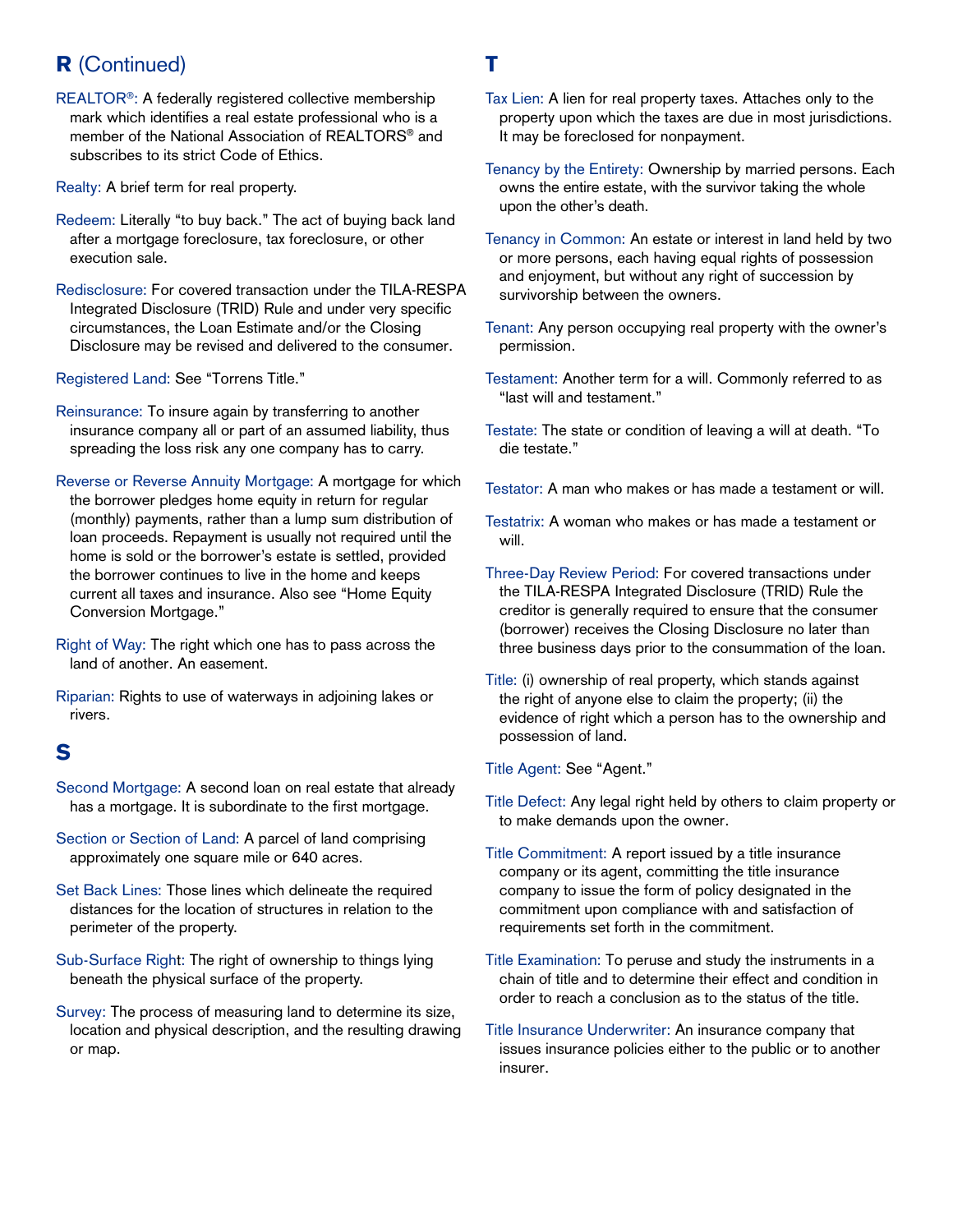## **T** (Continued)

Title Insurance: An agreement to indemnify the insured against loss arising from a covered defect in title to a particular parcel of real property, which is typically issued to both the buyer to protect their property rights (through an owner's title insurance policy), and the lender to protect its lien rights (through a lender's title insurance policy).

Title Insurance Policy: A written contract of title insurance.

- Title Plant: The total facilities: records, equipment, fixtures, and personnel: required to function as a title insurance operation in some parts of the country. Technically, the organization of official records affecting real property into a system, which allows quick and efficient recovery of title information.
- Title Search: An examination of public records, laws and court decisions to disclose the current facts regarding ownership of real estate.

Tolerances: See "Variances."

- Torrens Title: A system whereby, after court proceedings, a certificate is issued setting forth the extent of the applicant's estate in land, subject to the exceptions shown.
- Total Interest Percentage (TIP): The total amount of interest that the consumer will pay over the life of the loan as a percentage of the principal of the loan, assuming the consumer makes each monthly payment in full and on time, and does not make any overpayments.
- Total Loan Costs: Fees the lender charges to make the loan, as well as fees paid to providers selected by the lender and fees paid to providers chosen by the borrower. Total Loan Costs are found under Section D of the Loan Estimate.
- Township: A division of territory approximately six miles square, containing approximately 36 sections or 36 square miles.
- Tract: A particular parcel of land.
- Trust: A property right held by one as a fiduciary for the benefit of another.
- Trustee: A person holding property in trust as a fiduciary for the benefit of another.
- Variable Rate Mortgage: A loan in which the interest rate fluctuates with the cost of funds or some other index.
- Variances: The comparison made between fees and/ or charges listed on the Loan Estimate (or Good Faith Estimate) and those listed on the final Closing Disclosure (or HUD-1). Not all fees are exposed to such scrutiny but for those that are the creditor/lender is held accountable for the excessive charges. There are two levels of tolerance based on the type of fee. Variance may also be referred to as Tolerance.

Vendee: A purchaser of real property under land contract.

Vendor: A seller of real property under land contract.

Vest: To pass to a person an immediate right or interest. Title may be said to vest in John Smith.

#### W

V

- Walk Through: Depending on the terms of the contract of sale or based on local custom, a walk-through or pre-settlement inspection may be scheduled prior to settlement or closing of the transaction. The primary purpose of this type of inspection is to make certain the property is in the agreedupon condition, repairs (if any) from the home inspection are complete, and to confirm that nothing has gone wrong with the property since the buyer's last viewing.
- Warranty: A limited promise by the grantor of real property that he or she is the owner and will be responsible to the buyer if title is other than as represented.
- Will: A written document providing for the distribution of property owned by a person after his or her death.

## Z

Zoning: The right of a municipality to regulate and determine the compatible character and use of property.

**The terms contained in this booklet are defined in their most commonly used form. Should more precise interpretations of these terms be necessary, we advise you to seek the counsel of an attorney.**